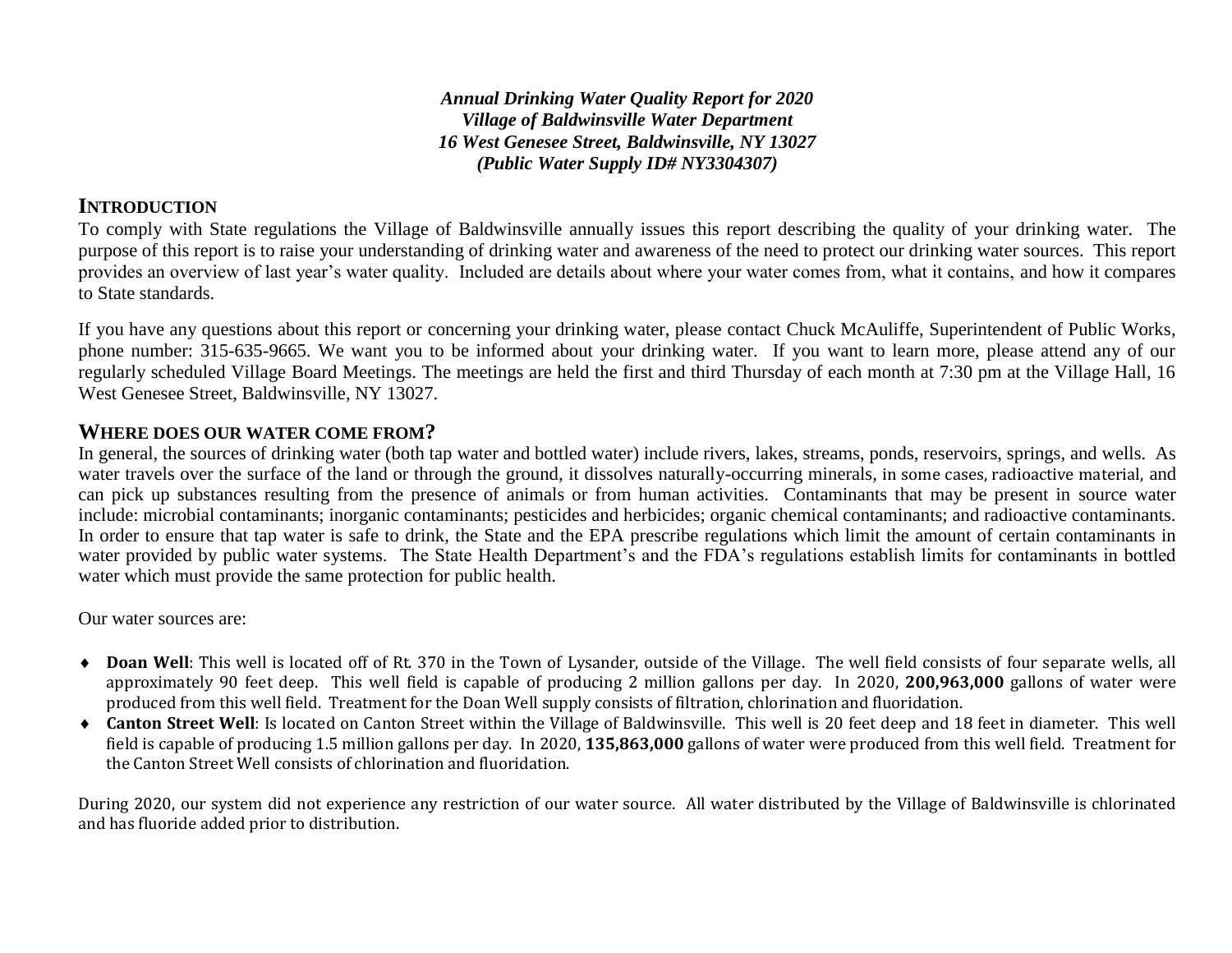The NYS Department of Health (DOH) has completed a source water assessment for this system, based on available information. Possible and actual threats to this drinking water source were evaluated. The DOH source water assessment includes a susceptibility rating based on the risk posed by each potential source of contamination and how easily contaminants can move through the subsurface to the wells. The susceptibility rating is an estimate of the potential for contamination of the source water, it does not mean that the water delivered to consumers is, or will become contaminated*.* See section "Are there contaminants in our drinking water?" for a list of the contaminants that have been detected. The source water assessments provide resource managers with additional information for protecting source waters into the future. Water suppliers and county and state health departments will use this information to direct future source water protection activities. These may include water quality monitoring, resource management, planning, and education programs.

As mentioned before, our water is derived from one dug well and 4 drilled wells. The source water assessment has rated these wells as having a medium-high to high susceptibility to microbials, a medium-high susceptibility to nitrates, metals, herbicides/pesticides, and industrial solvents, and a high susceptibility to petroleum products and other industrial contaminants. These ratings are due primarily to the close proximity of oil and gas wells, pasture, and low intensity residential activity in the assessment area. In addition, the wells yield *is* greater than 100 gpm from unconfined aquifers. While the source water assessment rates our wells as being susceptible to microbials, please note that our water is disinfected to ensure that the finished water delivered into your home meets New York State's drinking water standards for microbial contamination.

| <b>Susceptibility Ratings</b>                          |                    |                   |                 |             |               |  |  |  |  |  |
|--------------------------------------------------------|--------------------|-------------------|-----------------|-------------|---------------|--|--|--|--|--|
| NY3304307<br><b>System Name: Baldwinsville Village</b> |                    |                   |                 |             |               |  |  |  |  |  |
| <b>Well Name</b>                                       | <b>Well Number</b> | <b>Microbials</b> | <b>Nitrates</b> | <b>VOCs</b> | <b>Others</b> |  |  |  |  |  |
| Canton St. Well                                        | 2558437            | H                 | <b>MH</b>       | H           | MH            |  |  |  |  |  |
| Doan Well field                                        | N/A                | MH                | МH              | H           | MН            |  |  |  |  |  |
| $-$ Well No. $1*$                                      |                    |                   |                 |             |               |  |  |  |  |  |
| Doan Well field                                        | 2558436            | <b>MH</b>         | <b>MH</b>       | H           | MН            |  |  |  |  |  |
| $-$ Well No. 2                                         |                    |                   |                 |             |               |  |  |  |  |  |
| Doan Well field                                        | 2592903            | <b>MH</b>         | МH              | H           | MН            |  |  |  |  |  |
| $-$ Well No. 3                                         |                    |                   |                 |             |               |  |  |  |  |  |
| Doan Well field                                        | 2592904            | MН                | МH              | H           | MН            |  |  |  |  |  |
| – Well No. 4a                                          |                    |                   |                 |             |               |  |  |  |  |  |

A copy of the assessment, including a map of the assessment area, can be obtained by contacting us, as noted below.

\* Doan Well field - Well No. 1was not assessed as a part of the original susceptibility ratings and therefore was not assigned a well number. Due to its close proximity to the other Doan Well field wells, it can be assumed to have the same susceptibility ratings as the other three Doan Wells.

# **FACTS AND FIGURES**

Our water system serves a population of approximately 8,500 people through 3,533 water connections. The total water produced in 2020 was 336,826,000 gallons. The daily average of water treated and pumped into the distribution system was 922,811 gallons per day. Our highest single day was 1,868,000. The amount of water delivered to customers was 266,896,528 gallons. 69,929,472 gallons or 20.76 % of production was unaccounted for (lost or leakage). The percent is 16.88 % when estimated volume of water used for fire protection and practice, road cleaning, municipal use is accounted for in the equation. In 2020, water customers were charged \$ 1.24 per 100 cubic feet of water usage plus a base quarterly charge of \$15.44 per quarter.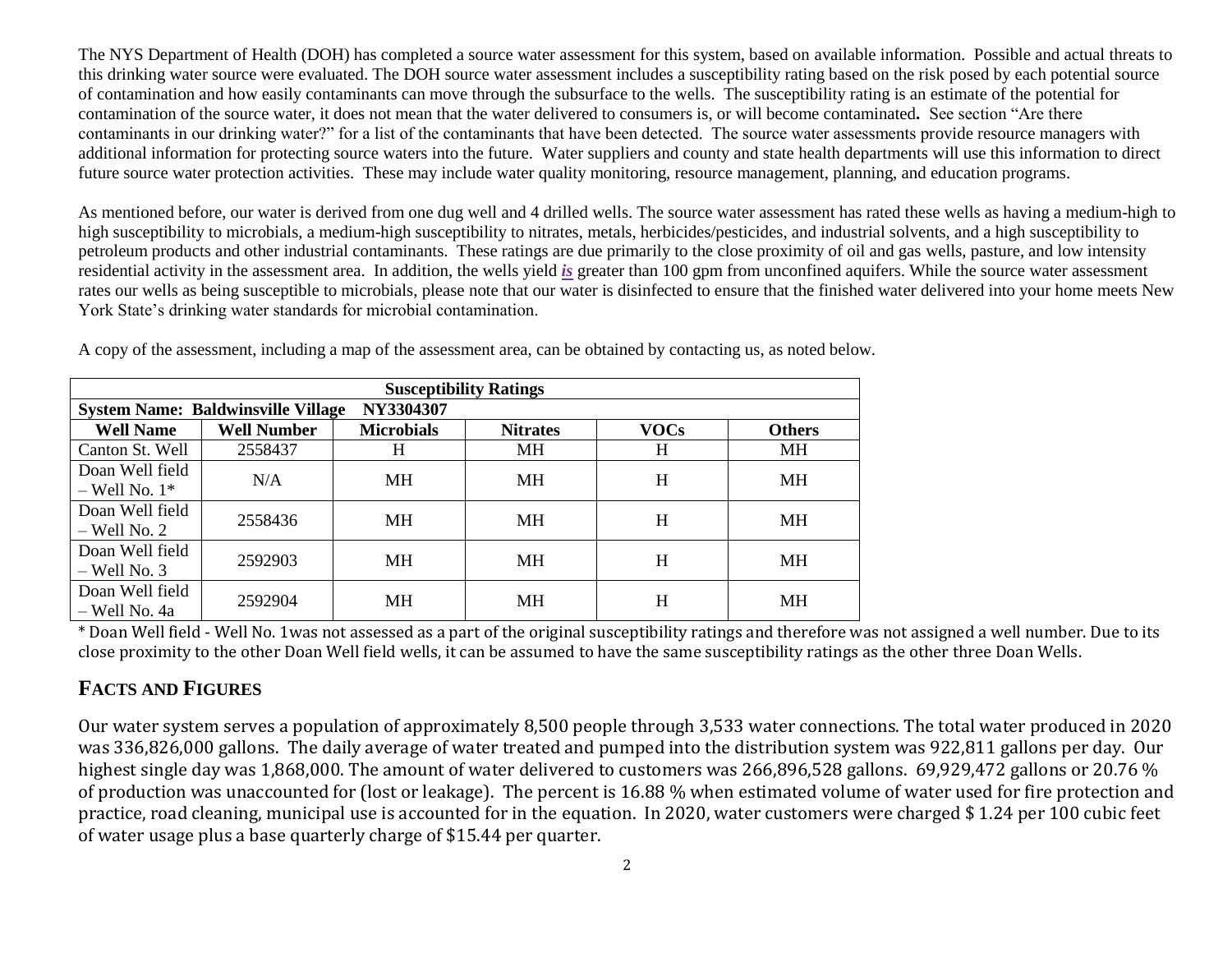#### **ARE THERE CONTAMINANTS IN OUR DRINKING WATER?**

As the State regulations require, we routinely test your drinking water for numerous contaminants. These contaminants include: total coliform, inorganic compounds, nitrate, nitrite, lead and copper, volatile organic compounds, total trihalomethanes, and synthetic organic compounds. The tables presented below depict which compounds were detected in your drinking water. The State allows us to test for some contaminants less than once per year because the concentrations of these contaminants do not change frequently. Some of our data, though representative, are more than one year old.

It should be noted that all drinking water, including bottled drinking water, may be reasonably expected to contain *at least* small amounts of some contaminants. The presence of contaminants does not necessarily indicate that water poses a health risk. More information about contaminants and potential health effects can be obtained by calling the EPA's Safe Drinking Water Hotline (800-426-4791) or the Onondaga County Health Department at 315-435-6600.

#### **Definitions:**

**Maximum Contaminant Level (**MCL): The highest level of a contaminant that is allowed in drinking water. MCLs are set as close to the MCLGs as feasible.

**Maximum Contaminant Level Goal** (MCLG): The level of a contaminant in drinking water below which there is no known or expected risk to health. MCLGs allow for a margin of safety.

**Action Level (**AL): The concentration of a contaminant, which, if exceeded, triggers treatment or other requirements that a water system must follow.

**EPA**: Environmental Protection Agency

**DBP – Disinfection By-product:** Chemical compounds that result from the addition of chlorine to water containing organic substances.

**CDC**: Center for Disease Control

**Non-Detects** (ND): Laboratory analysis indicates that the constituent is not present.

**Milligrams per liter** (mg/L): Corresponds to one part of liquid in one million parts of liquid (parts per million - ppm).

**Micrograms per liter** (ug/L): Corresponds to one part of liquid in one billion parts of liquid (parts per billion - ppb).

**Picocuries per liter** (pCi/L): A measure of the radioactivity in water.

**Millirems per year** (mrem/yr): A measure of radiation absorbed by the body.

**TTHM**: Total Trihalomethanes

**HAA5**: Total Haleocetic Acids

**90<sup>th</sup> Percentile Value:** The values reported for lead and copper represent the 90<sup>th</sup> percentile. A percentile is a value on a scale of 100 that indicates the percent of distribution that is equal to or below it. The  $90<sup>th</sup>$  percentile is equal to or greater than  $90\%$  of the lead and copper values detected at your water system.

**Maximum Residual Disinfectant Level (MRDL):** The highest level a disinfectant allowed in drinking water. There is convincing evidence that addition of a disinfectant is necessary for control of microbial contaminants.

**Maximum Residual Disinfectant Goal (MRDLG):** The level of drinking water disinfectant below which there is no known or expected risk to health. MRDLGs do not reflect the benefits of the use of disinfectants to control microbial contamination.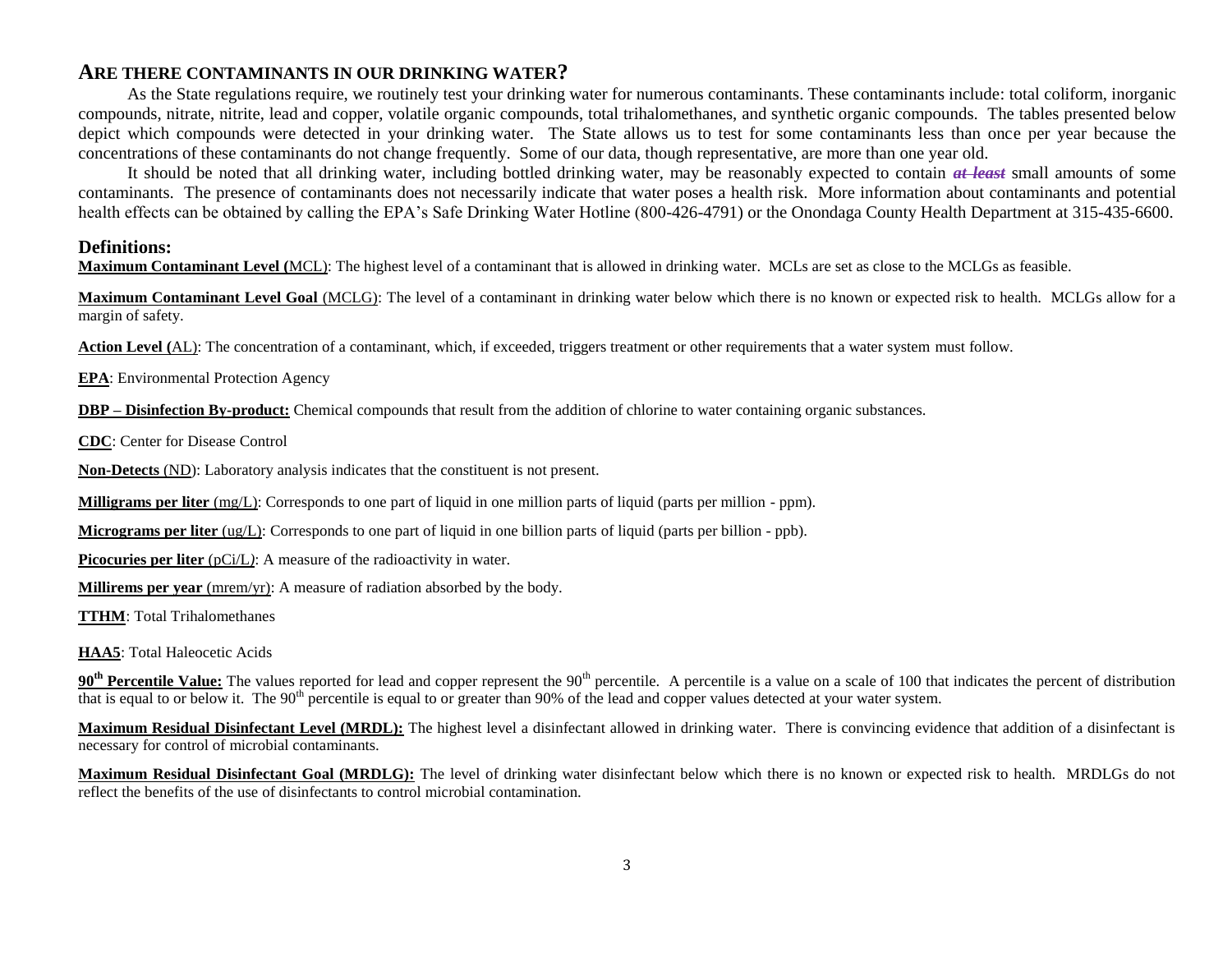## **2020 Sampling**

| <b>Table of Detected Contaminants</b>                            |                            |                          |                                                    |                                 |                           |                                |                                                                                                                                 |  |  |
|------------------------------------------------------------------|----------------------------|--------------------------|----------------------------------------------------|---------------------------------|---------------------------|--------------------------------|---------------------------------------------------------------------------------------------------------------------------------|--|--|
| Contaminant                                                      | <b>Violation</b><br>Yes/No | Date of<br><b>Sample</b> | <b>Level</b><br><b>Detected</b><br>Avg.<br>(Range) | Unit<br><b>Measure</b><br>-ment | <b>MCLG</b>               | <b>Regulatory</b><br>Limit MCL | <b>Likely Source of Contamination</b>                                                                                           |  |  |
| <b>Disinfection By-Products (DBP)</b>                            |                            |                          |                                                    |                                 |                           |                                |                                                                                                                                 |  |  |
| <b>Total Trihalomethanes</b><br>(TTHM)                           | N <sub>0</sub>             | 8/18/2020                | 20.5<br>$(9-32)$                                   | ug/L                            | N/A                       | MCL80                          | By-product of drinking water chlorination. TTHM's form<br>when source water contains large amounts of organic<br>matter.        |  |  |
| <b>Chlorine Residual</b>                                         | N <sub>0</sub>             | Daily                    | 0.6575<br>$(0.3-1.0)$                              | mg/L                            | (MRDLG)<br>$\overline{0}$ | (MRDL)<br>$\overline{4}$       | By-product of drinking water chlorination                                                                                       |  |  |
| <b>Total Haleocetic Acids</b><br>(HAA5)                          | N <sub>0</sub>             | 8/18/2020                | 2.95<br>$(1.5-4.4)$                                | $ug/L$                          | N/A                       | MCL 60                         | By-product of drinking water chlorination                                                                                       |  |  |
| <b>Inorganic Contaminants</b>                                    |                            |                          |                                                    |                                 |                           |                                |                                                                                                                                 |  |  |
| Fluoride - Distribution<br>System                                | No                         | Daily                    | 0.72<br>$(0.33 - 1.0)$                             | mg/L                            | N/A                       | 2.2                            | Erosion of natural deposits; Water additive that promotes<br>strong teeth; Discharge from fertilizer and aluminum<br>factories. |  |  |
| Nitrate - Canton St. Well                                        | No                         | 7/29/20<br>20            | 1.51                                               | mg/L                            | 10                        | 10                             | Runoff from fertilizer use; leaching from septic tanks;<br>sewage; erosion of natural deposits                                  |  |  |
| Nitrate - Doan Wellfield<br>(Wells $1, 2, 3, \& 4A$ )            | N <sub>0</sub>             | 7/29/20<br>20            | 4.25<br>$(4.02 - 4.81)$                            | mg/L                            | 10                        | 10                             | Runoff from fertilizer use; leaching from septic tanks;<br>sewage; erosion of natural deposits                                  |  |  |
| Sodium - Canton St. Well*                                        | N <sub>0</sub>             | 8/18/20<br>20            | 30.5                                               | mg/L                            | N/A                       | N/A                            | Naturally occurring; road salt; water softeners; animal<br>waste                                                                |  |  |
| Sodium - Doan Wellfield*<br>(Wells 1, 2, 3, & 4A)                | No                         | 6/15/17                  | 18.8<br>$(14.0 - 27.7)$                            | mg/L                            | N/A                       | N/A                            | Naturally occurring; road salt; water softeners; animal<br>waste                                                                |  |  |
| <b>Inorganic Chemicals - Sampling Required Every Three Years</b> |                            |                          |                                                    |                                 |                           |                                |                                                                                                                                 |  |  |
| Barium - Canton St. Well                                         | N <sub>0</sub>             | 7/15/2019                | 0.0648                                             | $mg/L$                          | 2.0                       | 2.0                            | Discharge of drilling waste; discharge from metal<br>refineries; erosion of natural deposits                                    |  |  |
| Barium - Doan Wellfield<br>(Wells 2, 3, & 4A)                    | N <sub>o</sub>             | 7/15/2019                | 0.232<br>$(0.220 - 0.239)$                         | mg/L                            | 2.0                       | 2.0                            | Discharge of drilling waste; discharge from metal<br>refineries; erosion of natural deposits                                    |  |  |
| Nickel - Canton Street Well                                      | N <sub>o</sub>             | 7/15/2019                | 1.2                                                | $ug/L$                          | N/A                       | N/A                            | Erosion of natural deposits.                                                                                                    |  |  |
| <b>Organic Chemicals - Sampling Required Every Three Years</b>   |                            |                          |                                                    |                                 |                           |                                |                                                                                                                                 |  |  |
| Benzo(a)pyrene (PAH) $-$<br>Doan Wellfield<br>(Wells 2, 3, & 4A) | N <sub>o</sub>             | 8/26/2019                | 0.0129<br>$(ND-0.023)$                             | $ug/L$                          | $\boldsymbol{0}$          | 0.2                            | Leaching from lining of water storage tanks and<br>distribution lines                                                           |  |  |
| <b>Inorganic Chemicals - Sampling Required Every Five Years</b>  |                            |                          |                                                    |                                 |                           |                                |                                                                                                                                 |  |  |
| Chloride - Canton St. Well                                       | N <sub>0</sub>             | 6/15/17                  | 248                                                | mg/L                            | N/A                       | <b>250 MCL</b>                 | Naturally occurring or indicative of road salt<br>contamination                                                                 |  |  |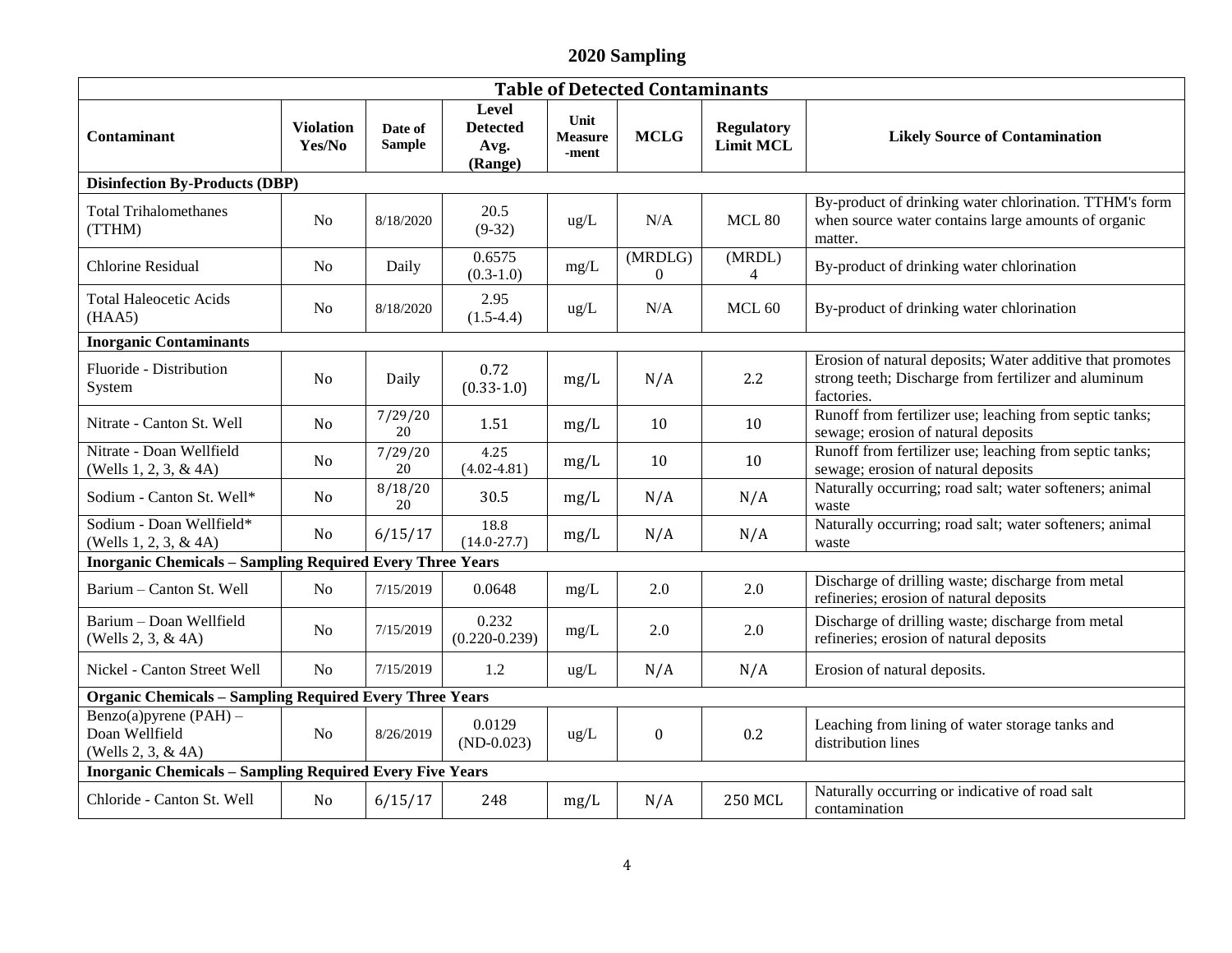| Chloride - Doan Wellfield<br>(Wells 1, 2, 3, & 4A)                                           | No             | 6/15/17  | 42.5<br>$(34-60)$        | mg/L  | N/A | <b>250 MCL</b> | Naturally occurring or indicative of road salt<br>contamination                                                    |  |
|----------------------------------------------------------------------------------------------|----------------|----------|--------------------------|-------|-----|----------------|--------------------------------------------------------------------------------------------------------------------|--|
| Odor - Doan Wellfield<br>(Wells 1, 2, 3, & 4A)                                               | N <sub>0</sub> | 6/15/17  | $(1-1)$                  | Units | N/A | 3              | Organic or inorganic pollutants originating from<br>municipal and industrial waste discharges; natural<br>sources. |  |
| Sulfate - Canton St. Well                                                                    | No             | 6/15/17  | 44.8                     | mg/L  | N/A | 250 MCL        | Naturally occurring                                                                                                |  |
| Sulfate - Doan Wellfield<br>(Wells 1, 2, 3, & 4A)                                            | No             | 6/15/17  | 23.83<br>$(18.1 - 28.0)$ | mg/L  | N/A | <b>250 MCL</b> | Naturally occurring                                                                                                |  |
| Per- and Poly-fluoroalkyl Substances (PFOA & PFOS)**<br>found at Entry Point                 |                |          |                          |       |     |                |                                                                                                                    |  |
| Perfluorooctanoic acid<br>(PFOA) - Canton St. Well                                           | No             | 11/18/20 | 2                        | ng/L  | 10  | N/A            | Released into the environment from widespread use in<br>commercial and industrial applications.                    |  |
| Perfluorooctanoic acid<br>(PFOA) - Doan Wellfield<br>(Composite of Wells 1, 2, 3,<br>&4A)    | No             | 11/18/20 | 0.7                      | ng/L  | 10  | N/A            | Released into the environment from widespread use in<br>commercial and industrial applications.                    |  |
| Perfluorooctane sulfonate<br>(PFOS) - Canton St. Well                                        | N <sub>o</sub> | 11/18/20 | 0.71                     | ng/L  | 10  | N/A            | Released into the environment from widespread use in<br>commercial and industrial applications.                    |  |
| Perfluorooctane sulfonate<br>(PFOS) - Doan Wellfield<br>(Composite of Wells 1, 2, 3,<br>&4A) | N <sub>o</sub> | 11/18/20 | 0.48                     | ng/L  | 10  | N/A            | Released into the environment from widespread use in<br>commercial and industrial applications.                    |  |

\* There is no MCL established for Sodium, however, water containing more than 20 mg/L (ppm) of sodium should not be used for drinking by people on severely restricted sodium diets. Water containing more than 270 mg/l of sodium should not be used for drinking by people on moderately restricted sodium diets.

\*\*Per and polyfluoroalkyl substances (PFAs) are a group of man-made chemicals that are persistant in the environment and human body. PFAs can be found in products such as stain repellant fabrics, Teflon, polishes, waxes, paints, cleaning products and fire fighting foams. Many PFAs are no longer manufactured in the United States but may still be produced internationally and imported to the United States.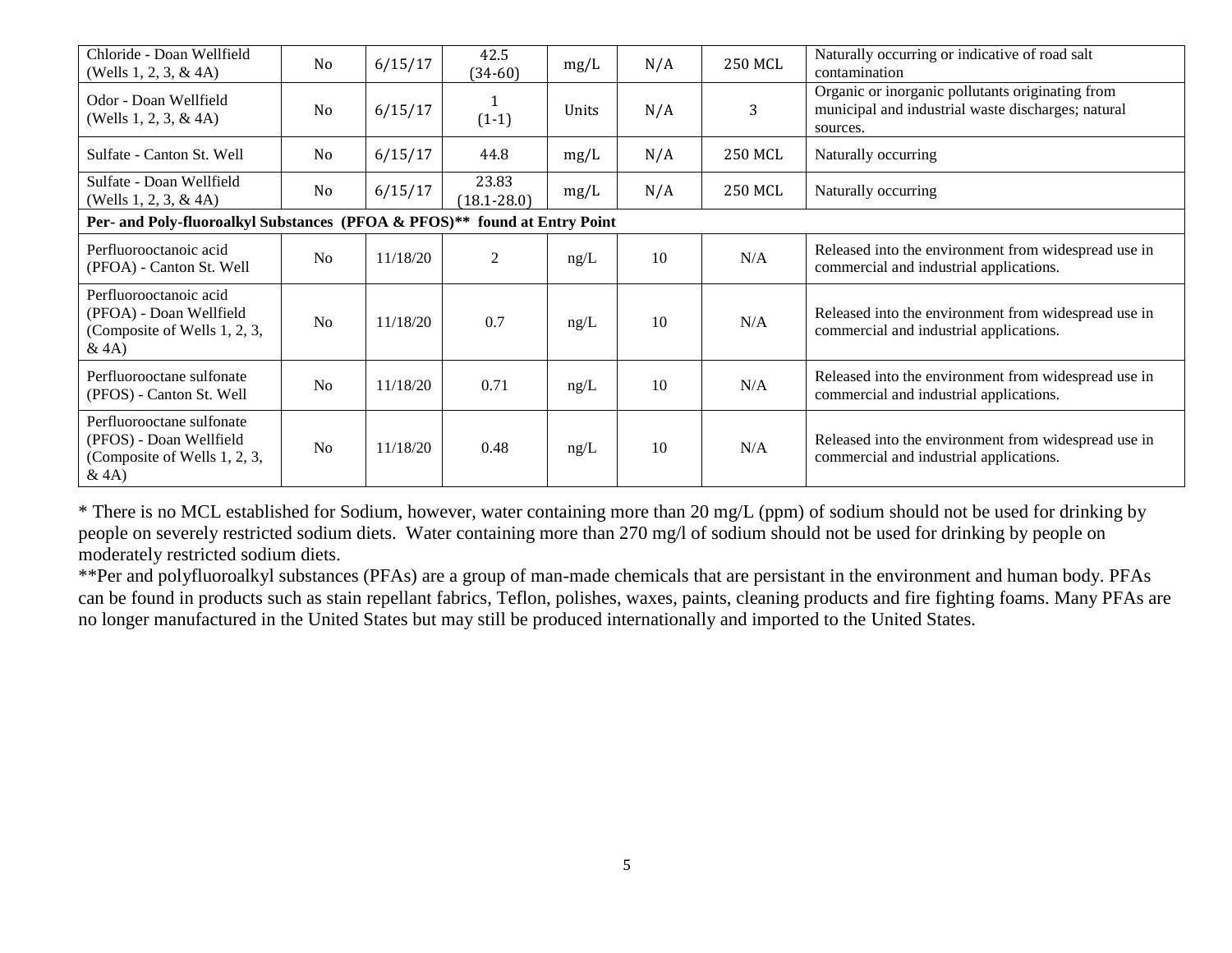## **Lead & Copper – Sampling Required Every 3 Years**

| <b>Table of Detected Contaminants</b>                   |                |                                        |                                 |             |                               |                                       |                                                                                                               |  |  |
|---------------------------------------------------------|----------------|----------------------------------------|---------------------------------|-------------|-------------------------------|---------------------------------------|---------------------------------------------------------------------------------------------------------------|--|--|
| Violation<br>Date of<br>Yes/No<br>Sample<br>Contaminant |                | 90 <sup>th</sup> Percentile<br>(Range) | Unit<br><b>Measure</b><br>-ment | <b>MCLG</b> | <b>Regulatory</b><br>Limit AL | <b>Likely Source of Contamination</b> |                                                                                                               |  |  |
| Copper                                                  | N <sub>0</sub> | $7/20/18$ -<br>9/12/18                 | 0.207<br>$(0.030 - 0.284)$      | mg/L        | 1.3                           | $AL = 1.3*$                           | Corrosion of household plumbing systems; Erosion<br>of natural deposits; leaching from wood<br>preservatives. |  |  |
| Lead                                                    | N <sub>o</sub> | $7/20/18$ -<br>9/12/18                 | 0.0072<br>$(ND-0.0241)$         | mg/L        | $\Omega$                      | $AL = .015**$                         | Corrosion of household plumbing, erosion of natural<br>deposits                                               |  |  |

 $*$  The level presented represents the 90<sup>th</sup> percentile of the 20 sites tested. A percentile is a value on a scale of 100 that indicates the percent of a distribution that is equal to or below it. The 90<sup>th</sup> percentile is equal to or greater than 90% of the Copper values detected at your water system. In this case, 20 samples were collected at your water system and the  $90<sup>th</sup>$  percentile value was the 18th highest value (0.207 mg/L). The Action Level for Copper was not exceeded at any of the sites tested. The Action Level for Lead is 15 ug/L.

\*\* The level presented represents the 90th percentile of the 20 samples collected. The action level for lead was exceeded at one test site.

**Lead**: Infants and young children are typically more vulnerable to lead in drinking water than the general population. Infants and children who drink water containing lead in excess of the action level could experience delays in their physical or mental development. Children could show slight deficits in attention span and learning abilities. Adults who drink this water over many years could develop kidney problems or high blood pressure. It is possible that lead levels at your home may be higher than at other homes in the community as a result of materials used in your home's plumbing. If you are concerned about elevated lead levels in your home's water, you may wish to have your water tested and flush your tap for 30 seconds to 2 minutes before using tap water. Additional information is available from the Safe Drinking Water Hotline (800-426-4791)

**Copper**: Copper is an essential nutrient, but some people who drink water containing copper in excess of the action level over a relatively short amount of time could experience gastrointestinal distress. Some people who drink water containing copper in excess of the action level over many years could suffer liver or kidney damage. People with Wilson's Disease should consult their personal doctor.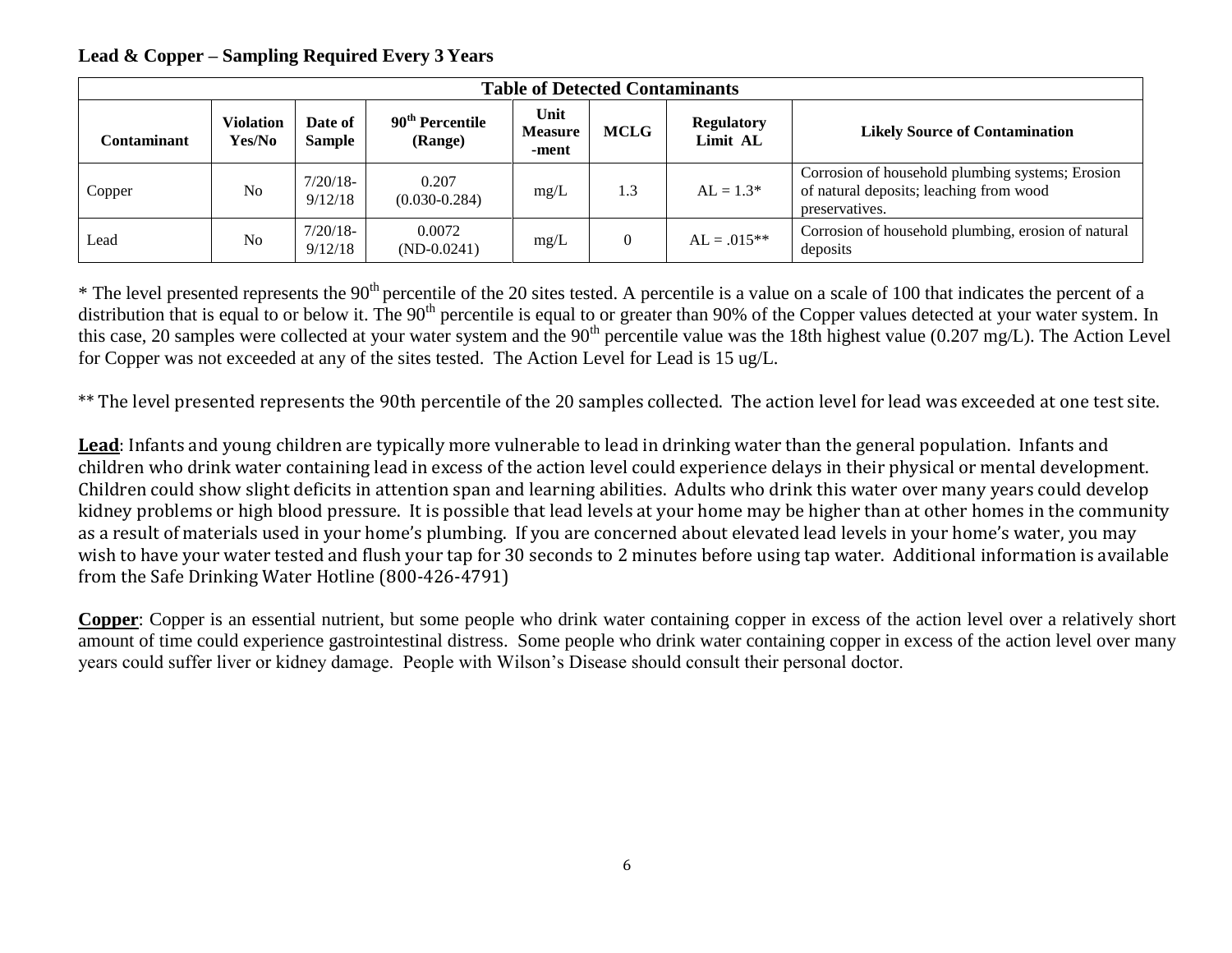### **Radionuclides**

| <b>Table of Detected Contaminants</b> |                            |                          |                          |                          |                  |            |                                                 |  |  |  |
|---------------------------------------|----------------------------|--------------------------|--------------------------|--------------------------|------------------|------------|-------------------------------------------------|--|--|--|
| Contaminant                           | <b>Violation</b><br>Yes/No | Date of<br><b>Sample</b> | <b>Level Detected</b>    | Unit<br>Measure-<br>ment | <b>MCLG</b>      | <b>MCL</b> | <b>Likely Source of Contamination</b>           |  |  |  |
| <b>Gross Alpha</b>                    |                            |                          |                          |                          |                  |            |                                                 |  |  |  |
| <b>Canton Street Well</b>             | No                         | 11/10/20                 | 3.45                     | pCi/L                    | $\mathbf{0}$     | 15         | Erosion of natural deposits                     |  |  |  |
| Doan Wellfield                        | N <sub>o</sub>             | 11/10/20                 | 0.57<br>$(ND-1.09)$      | pCi/L                    | $\boldsymbol{0}$ | 15         | Erosion of natural deposits                     |  |  |  |
| Radium 226                            |                            |                          |                          |                          |                  |            |                                                 |  |  |  |
| <b>Canton Street Well</b>             | N <sub>o</sub>             | 11/10/20                 | 0.451                    | pCi/L                    | $\mathbf{0}$     | 5          | Erosion of natural deposits                     |  |  |  |
| Doan Wellfield                        | N <sub>o</sub>             | 11/10/20                 | 0.11<br>$(ND-0.31)$      | pCi/L                    | $\boldsymbol{0}$ | 5          | Erosion of natural deposits                     |  |  |  |
| Radium 228                            |                            |                          |                          |                          |                  |            |                                                 |  |  |  |
| <b>Canton Street Well</b>             | No                         | 11/10/20                 | 0.437                    | pCi/L                    | $\boldsymbol{0}$ | 5          | Erosion of natural deposits                     |  |  |  |
| Doan Wellfield                        | N <sub>o</sub>             | 11/10/20                 | 0.15<br>$(ND-0.363)$     | pCi/L                    | $\boldsymbol{0}$ | 5          | Erosion of natural deposits                     |  |  |  |
| <b>Gross Beta</b>                     |                            |                          |                          |                          |                  |            |                                                 |  |  |  |
| Doan Wellfield                        | N <sub>o</sub>             | 11/10/20                 | 0.91<br>$(0.016 - 1.66)$ | pCi/L                    | $\boldsymbol{0}$ | 50         | Decay of natural deposits and manmade emissions |  |  |  |

### **WHAT DOES THIS INFORMATION MEAN?**

As you can see by the table, our system had no violations in 2020. We have learned through our testing that some contaminants have been detected; however, these contaminants were detected below the level allowed by the State.

#### **Is Our Water System Meeting Other Rules That Govern Operations?**

During 2020, our system was in compliance with applicable State drinking water operating, monitoring and reporting requirements.

#### **DO I NEED TO TAKE SPECIAL PRECAUTIONS?**

Some people may be more vulnerable to disease causing microorganisms or pathogens in drinking water than the general population. Immunocompromised persons such as persons with cancer undergoing chemotherapy, persons who have undergone organ transplants, people with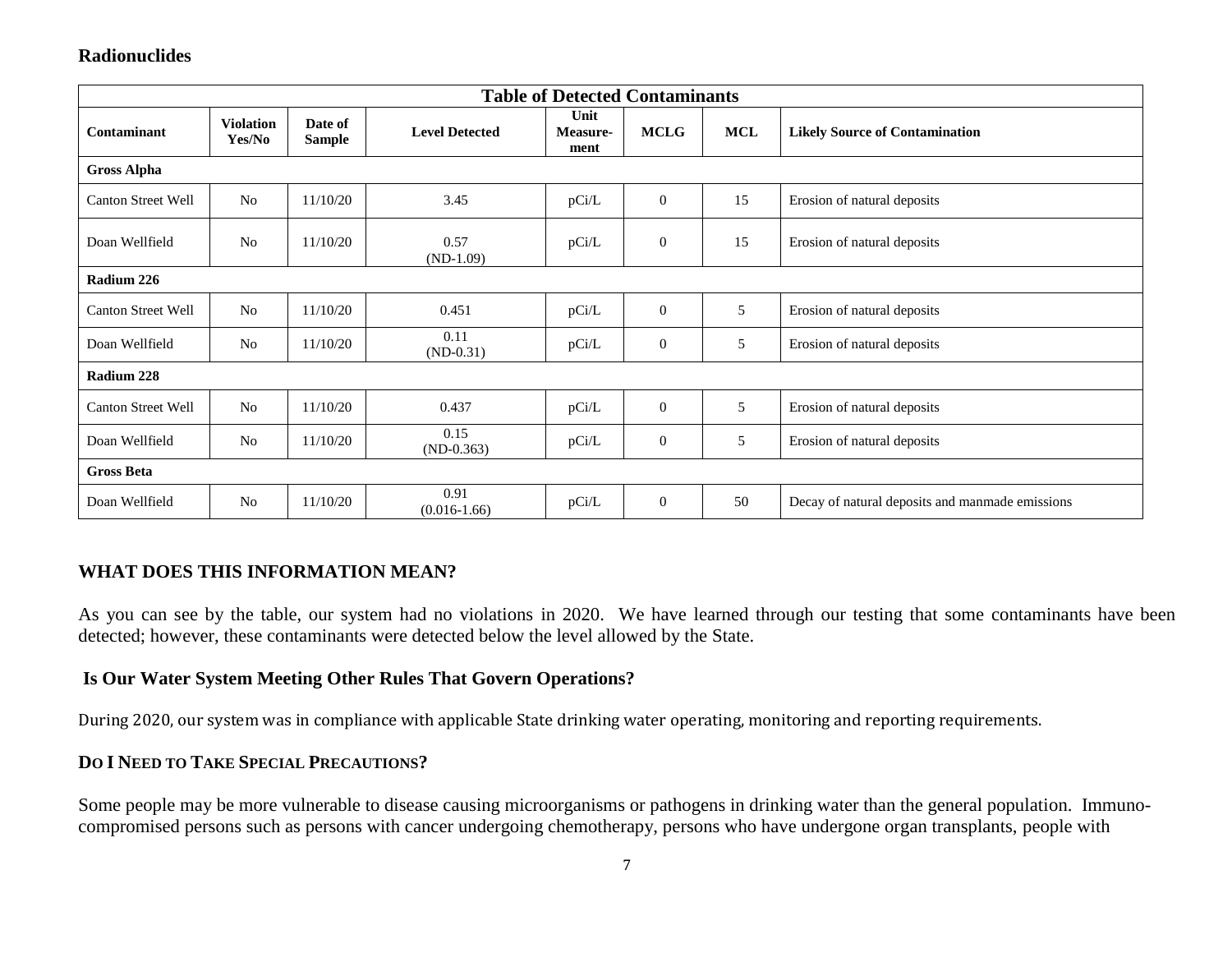HIV/AIDS or other immune system disorders, some elderly, and infants can be particularly at risk from infections. These people should seek advice from their health care provider about their drinking water. EPA/CDC guidelines on appropriate means to lessen the risk of infection by Cryptosporidium, Giardia and other microbial pathogens are available from the Safe Drinking Water Hotline (800-426-4791).

#### **INFORMATION ON FLUORIDE ADDITION**

Our system is one of the many drinking water systems in New York State that provides drinking water with a controlled, low level of fluoride for consumer dental health protection. According to the United States Centers for Disease Control, fluoride is very effective in preventing cavities when present in drinking water at a properly controlled level. To ensure that the fluoride supplement in your water provides optimal dental protection, we monitor fluoride levels on a daily basis to make sure fluoride is maintained at a target level 0.7 mg/L. During 2020 monitoring showed that fluoride levels in your water were within 0.1 mg/L of the 0.7 mg/L target level 91% of the time. None of the monitoring results showed fluoride at levels that approach the 2.2 mg/L MCL for fluoride.

#### **Why Save Water and How to Avoid Wasting It?**

Although our system has an adequate amount of water to meet present and future demands, there are a number of reasons why it is important to conserve water:

- Saving water saves energy and some of the costs associated with both of these necessities of life;
- Saving water reduces the cost of energy required to pump water and the need to construct costly new wells, pumping systems and water towers; and
- Saving water lessens the strain on the water system during a dry spell or drought, helping to avoid severe water use restrictions so that essential fire fighting needs are met.

You can play a role in conserving water by becoming conscious of the amount of water your household is using, and by looking for ways to use less whenever you can. It is not hard to conserve water. Conservation tips include:

- Automatic dishwashers use 15 gallons for every cycle, regardless of how many dishes are loaded. So get a run for your money and load it to capacity.
- Turn off the tap when brushing your teeth.
- Check every faucet in your home for leaks. Just a slow drip can waste 15 to 20 gallons a day. Fix it up and you can save almost 6,000 gallons per year.
- Check your toilets for leaks by putting a few drops of food coloring in the tank, watch for a few minutes to see if the color shows up in the bowl. It is not uncommon to lose up to 100 gallons a day from one of these otherwise invisible toilet leaks. Fix it and you save more than 30,000 gallons a year.
- Use your water meter to detect hidden leaks. Simply turn off all taps and water using appliances. Then check the meter after 15 minutes. If it moved, you have a leak.
- Take showers instead of baths. The usual bath requires 36 gallons, the usual shower 25 gallons; 20 gallons is enough for a bath, 10 gallons is enough for a shower if you turn it off while you lather*.*
- Keep a bottle of drinking water in the refrigerator running it until cold will waste a gallon.
- Be careful to water the lawn, not the sidewalk or street.
- Think before you turn on the tap*.*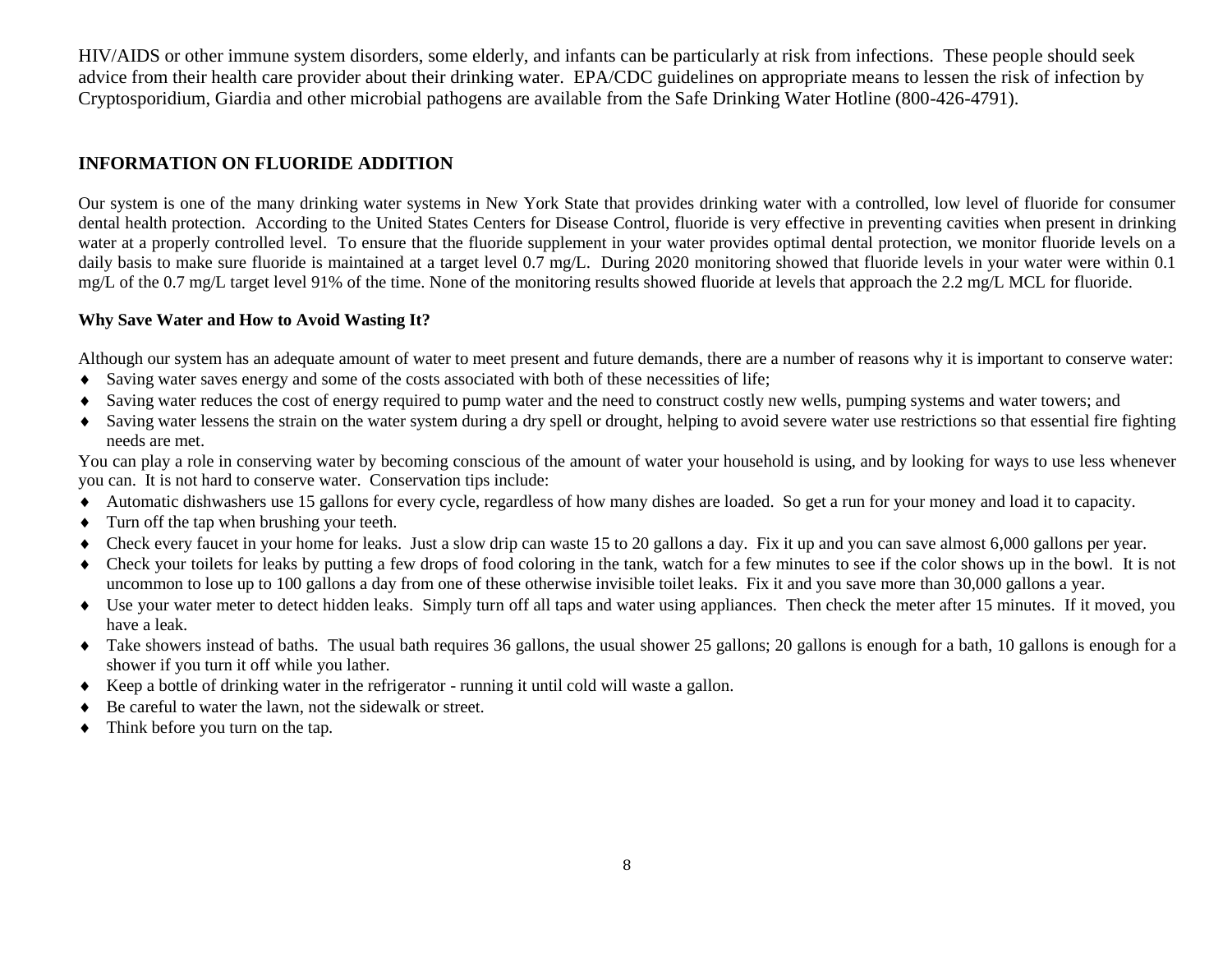#### **Water Costs Money - Don't Waste It!**

**A continuous leak from a hole this size at an average household water pressure of 60 psi would, over a three month period, result**

**in the waste listed.**

| Diameter of Stream In: | Waste per quarter at 60 psi water pressure in: |                   |            |  |  |  |  |  |
|------------------------|------------------------------------------------|-------------------|------------|--|--|--|--|--|
| <b>Inches</b>          | <b>Gallons</b>                                 | <b>Cubic Feet</b> | $Cost -$   |  |  |  |  |  |
| 1/4                    | 1,181,500                                      | 158,000           | \$1,959.00 |  |  |  |  |  |
| 1/8                    | 296,000                                        | 39,400            | \$489.00   |  |  |  |  |  |
| $1/16$ $\bullet$       | 74,000                                         | 9,850             | \$122.00   |  |  |  |  |  |
| 1/32                   | 18,500                                         | 2,465             | \$30.57    |  |  |  |  |  |

**Baldwinsville - Minimum rate -** \$ 1.24 per 100 cubic feet of water usage plus a base quarterly charge of \$15.44 per quarter.

#### **System Improvements - Capital Projects:**

 During 2020 Doan Wells 1 & 2 were rehabilitated. Baldwin Hill Booster Pump Station had its roof and siding replaced. A pump at the Canton Street Well was rebuilt.

### **Groundwater Protection Plan**

 For the past 21 years, the Village of Baldwinsville has a groundwater protection plan developed in conjunction with the New York Rural Water Association, with the aid of a grant provided by the Rural New York Grant Program through the New York Planning Federation. This plan delineates the areas, which supply water to the two (2) aquifers that the Water Department utilizes and outlines methods of protection from contamination for these areas by overlay zoning requirements. The village adopted the village local law in May 1999. The Town of Van Buren has implemented the Groundwater Protection Plan as a part of their zoning and subdivision review process by the Planning Board. The Town of Lysander has been reviewing methods, which would incorporate the groundwater protection plan in their zoning or review process, but has not solidified any review parameters. A copy of the groundwater protection plan and other pertinent information is available by contacting Chuck McAuliffe, Superintendent of Public Works at (315) 635-9665.

#### **WATER INFORMATION**

- We receive many calls each year regarding the hardness of our water in anticipation of the purchase of water softening equipment. We have two well sources. Canton Street Well serves the south side of the Village and registers a 380 mg/L total hardness. Doan Well serves the north side of the Village and registers a 320 mg/L total hardness. The measurements are taken by EPA method 130.2. The village recommends that water softeners be set at  $19 - 20$  grains per gallon.
- $\bullet$  Please be advised that any delinquent balances as of November 25<sup>th</sup> will be added to March property taxes.